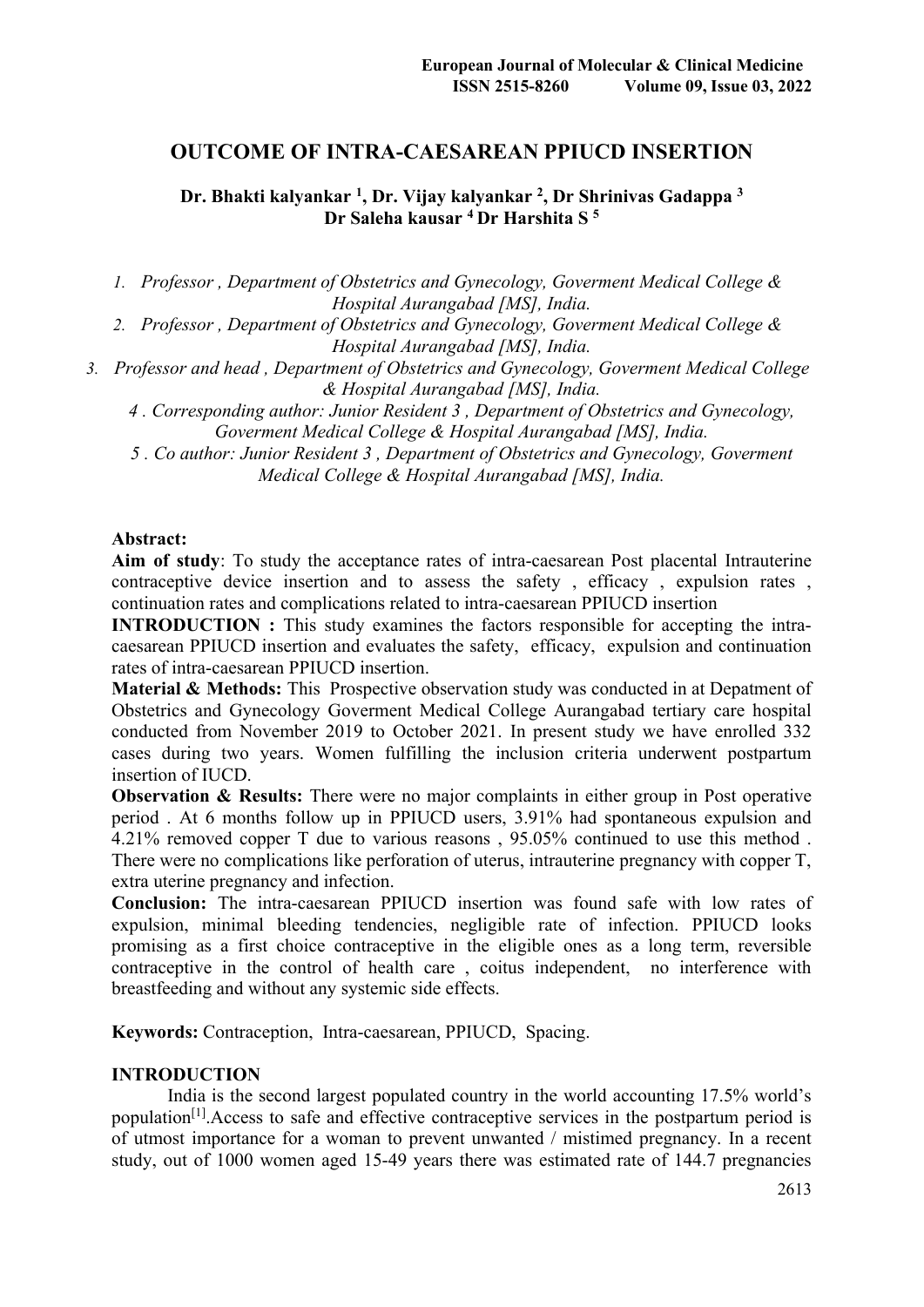and among them 70.1were unintended pregnancies. In the same study Abortions account for one third of all pregnancies, and nearly half of abortions were unintended  $[2]$ 

In many developing countries, postpartum family planning usually initiated after 6 weeks postpartum. Resuming of sexual activity coupled with unpredictable ovulation leads to many unwanted pregnancies in the first year postpartum. Moreover in rural areas women who once go back home after delivery do not return back even for routine PNC checkup. This is may be due to lack of education and awareness, social pressure and non access to facilities nearby. $[3]$ 

The PPIUCD services in India started in 2009 and rapid expansion took place in 2012.In India, Copper T 380A is being supplied free of cost by the government, to all health centres and private practitioners.The government of India is mainly focusing on spacing methods.[4] The efficacy of intra-caesarean IUCD insertion without any added risk of infectious morbidity has also been reported by various studies.<sup>[5-7]</sup> This technique offers the obstetrician an opportunity to insert the IUCD into the uterus under vision, thus obviating the fear of perforating the uterus during the procedure.

A total of approx 20000 deliveries occur in our institute ,Out of which approx 5000 undergo LSCS. Increasing number of women undergo elective section due to repeat caesarean section, these women need effective long term contraception to allow them recuperate from surgery and for reliable means of child spacing.The present study is designed to compare the clinical outcome (i.e. acceptance, expulsion, safety, efficacy, complications, and continuation rates) in women undergoing intra-caesarean insertion of Copper T.

## **AIMS AND OBJECTIVES**

To study the acceptance rates of intra-caesarean PPIUCD insertion and to assess the safety, efficacy , continuation rates , expulsion rates and complications related to intra-caesarean PPIUCD insertion

## **MATERIALS AND METHODOLOGY**

**STUDY DESIGN:** The present study was a prospective observational study conducted on women admitted to the tertiary care centre, Dept of Obstetrics and Gynecology. Women who gave consent for intra – caesarean IUCD insertion from Nov. 2019 to Oct 2021 were included in the study.

Ethical approval for the study was obtained from hospital ethics committee prior to the commencement of the study. Study population 660 women were counselled for PPIUCD and 332 women undergoing ceasarean sectiondelivering in the hospital fulfilling the inclusion criteria were included in this study after obtaining informed consent.

**Procedure :** women for the study were given detail information of the procedure. Detail history was recorded regarding age, socio economic status, education and residence. The past history and present delivery events were recorded. Routine investigations were done in all patients.

Women received counselling regarding benefits and side effects of PPIUCD insertion while attending ANC clinic, admitted in antenatal ward and in labour room. Repeat counselling was done prior to caesarean section.Those women fulfilling the inclusion criteria underwent postpartum insertion of IUCD.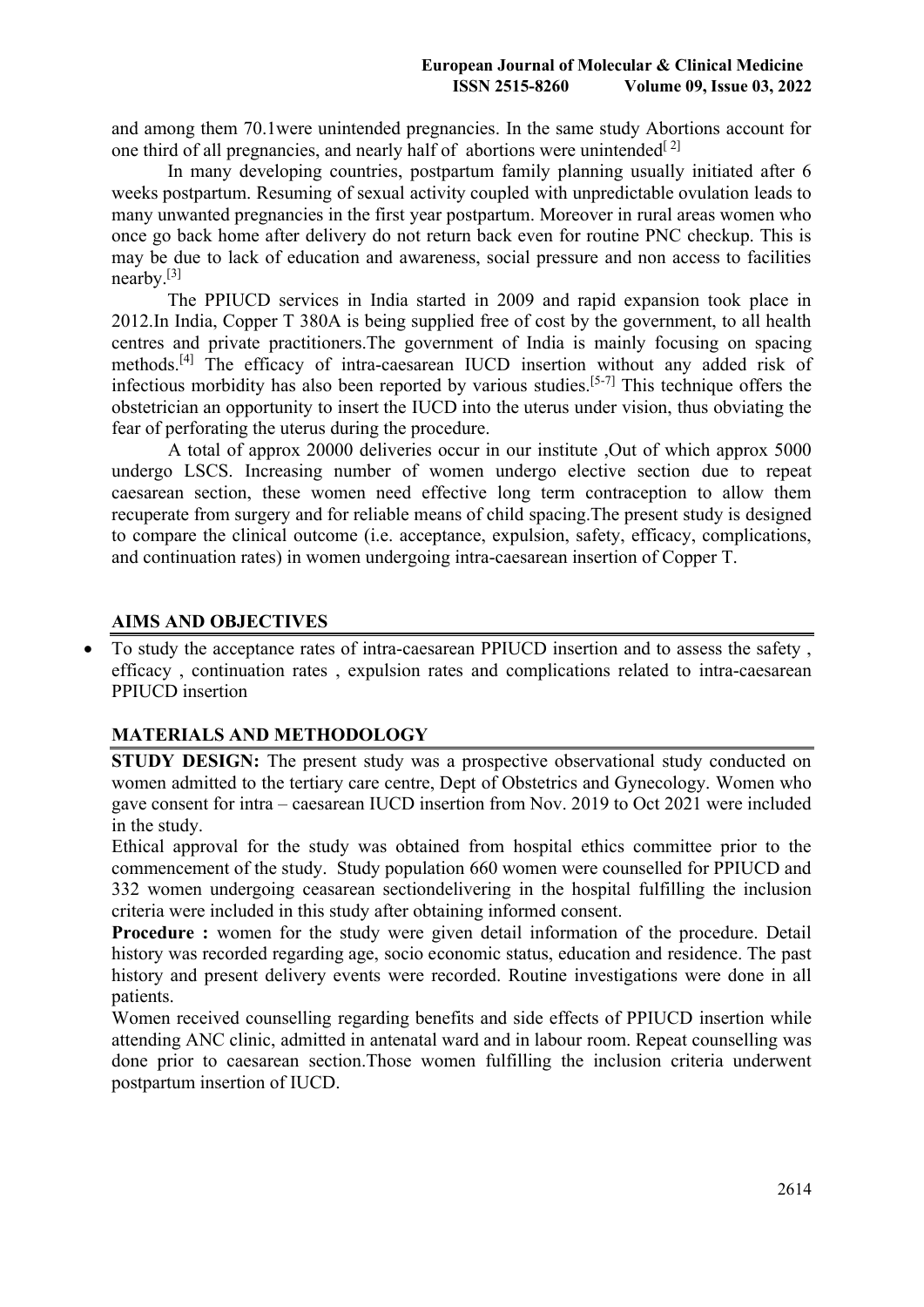# **INCLUSION CRITERIA:**

• All the women who were willing for intra-caeserean - copper T 380A insertion, who were between 18-45 years old , whose hemoglobin level was more than 8 gm/dl and who were willing for follow up for 6 months.

# **EXCLUSION CRITERIA:**

∑ Women who were diagnosed with uterine abnormalities with fibroids and septa , who had Premature rupture of membranes more than 18 hours , who had genital infections , who had antepartum haemorrhage, post-partum haemorrhage.

Post insertion patients were monitored in the post-operative ward for bleeding pv , pain in abdomen, foul smelling discharge, and during this time they were counselled regarding the time to follow up at the time of discharge.

A validated prescribed proforma was filled completely. Data from the patients, which included socio demographic data, previous contraceptive history, awareness about PPIUCD, intended duration of IUCD use collected.

All women were advised to come for follow up at 6 weeks and 6 months following IUCD insertion. A follow up card was given to all the women containing information regarding type of PPIUCD inserted, insertion date, date of expiry, date of follow up visits, principal investigator's telephone number. During follow up visits, data were collected regarding complaints, willingness to continue Cu T, request for removal, willingness for reinsertion if expelled,pain scale was used for assessment of pain and likert scale was used for satisfaction rate. Clinical examination was done which included temperature, per abdomen examination for involution of uterus and supra-pubic tenderness, speculum examination to see if strings were visible and to look for any abnormal discharge. Then bimanual examination was done to look for cervical motion tenderness. Patients were reassured that they can consult us any time if they had any of the following :Foul smelling vaginal discharge , Lower abdominal pain , fever , symptoms of pregnancy , suspicious of expulsion of IUCD.

# **OBSERVATIONS AND RESULTS**

**Due to COVID19 pandemic situation the sample size of our study was reduced as less cases reported to our hospital.** 

Out of 660 women fulfilling eligibility criteria for PPIUCD insertion, 332 women were ready for PPIUCD insertion. Thus acceptability rate for PPIUCD insertion was 50.30%.

| TABLE NO1:DISTRIBUTION OF WOMEN  ACCEPTING INTRA CAESAREAN |  |
|------------------------------------------------------------|--|
| <b>COPPER T INSERTION:</b>                                 |  |

| $N = 332$<br><b>Reasons for accepting</b> | No             | <sub>of</sub><br>of Percentage |
|-------------------------------------------|----------------|--------------------------------|
|                                           | women          | women                          |
| No interference with breast feeding       | 181            | 54.52%                         |
| Long term                                 | 96             | 28.91%                         |
| Safe                                      | 35             | 10.54%                         |
| Reversible                                | 14             | 4.21%                          |
| Non hormonal                              | $\overline{4}$ | 1.20%                          |
| Fewer clinical visits                     | 2              | 0.60%                          |
| Total                                     | 332            | 100%                           |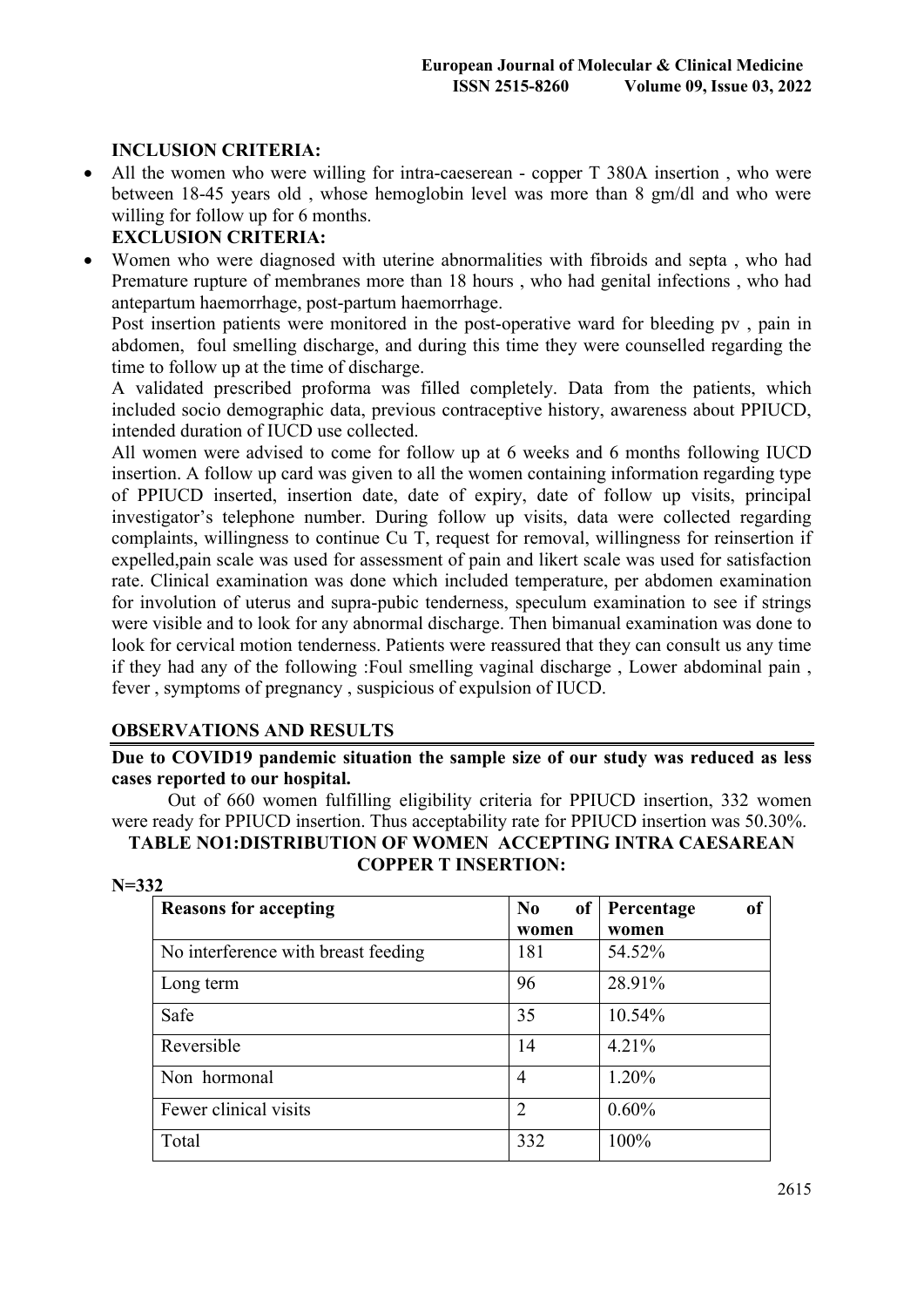The most common reason for acceptance of PPIUCD insertion was no interference with breast feeding 54.52%, its long term effectiveness in 28.91% cases.10.54 % women accepted as it was safe.

**TABLE NO2:DISTRIBUTION OF WOMEN NOT ACCEPTING INTRA CAESAREAN CUT INSERTION**

| $N = 328$                        |             |                        |
|----------------------------------|-------------|------------------------|
| <b>Reasons for not accepting</b> | No of women | Percentage of patients |
| Religious Beliefs                | 90          | 27.11%                 |
| Pain in abdomen                  | 84          | 26.51%                 |
| Myths and misconception          | 60          | 18.07%                 |
| Refusal from partner             | 48          | 14.46%                 |
| Fear of foreign body             | 46          | 13.86%                 |
| Total                            | 328         | 100%                   |

328women did not give consent for Cu T insertion following delivery. The most common reasons for decline was religious beliefs 27.11% followed by pain in abdomen 26.51%, myths and misconception 18.07% , refusal from partner/ relatives 14.46% and fear of foreign body 13.86%.

| <b>TABLE NO 3: DISTRIBUTION ACCORDING TO DEMOGRAPHIC PROFILE</b> |  |
|------------------------------------------------------------------|--|
| <b>Table 4 Age distribution</b>                                  |  |

| <b>PERSONAL</b><br><b>FACTORS</b> | No of women                    | Percentage |  |
|-----------------------------------|--------------------------------|------------|--|
| <b>AGE</b>                        |                                |            |  |
| $<$ 20                            | 12                             | 3.61       |  |
| $21 - 24$                         | 197                            | 59.34      |  |
| 25-29                             | 94                             | 28.31      |  |
| 30-34                             | 26                             | 7.83       |  |
| $>35+$                            | $\mathbf{3}$                   | 0.90       |  |
| <b>EDUCATION</b>                  |                                |            |  |
| Illiterate                        | 3 <sup>1</sup>                 | 0.9        |  |
| Primary                           | 253                            | 76.20      |  |
| Secondary                         | 43                             | 12.95      |  |
| Higher secondary                  | 31                             | 9.33       |  |
| Graduate                          | $\overline{2}$                 | 0.6        |  |
| <b>RELIGION</b>                   |                                |            |  |
| Hindu                             | 205                            | 61.75      |  |
| Muslim                            | 127                            | 38.25      |  |
| SOCIOECONOMIC<br><b>STATUS</b>    |                                |            |  |
| Upper                             | $\overline{\mathbf{3}}$<br>0.9 |            |  |
| Upper middle                      | 39                             | 11.75      |  |
| Lower middle                      | 217                            | 65.36      |  |
| <b>Upper lower</b>                | 65                             | 19.58      |  |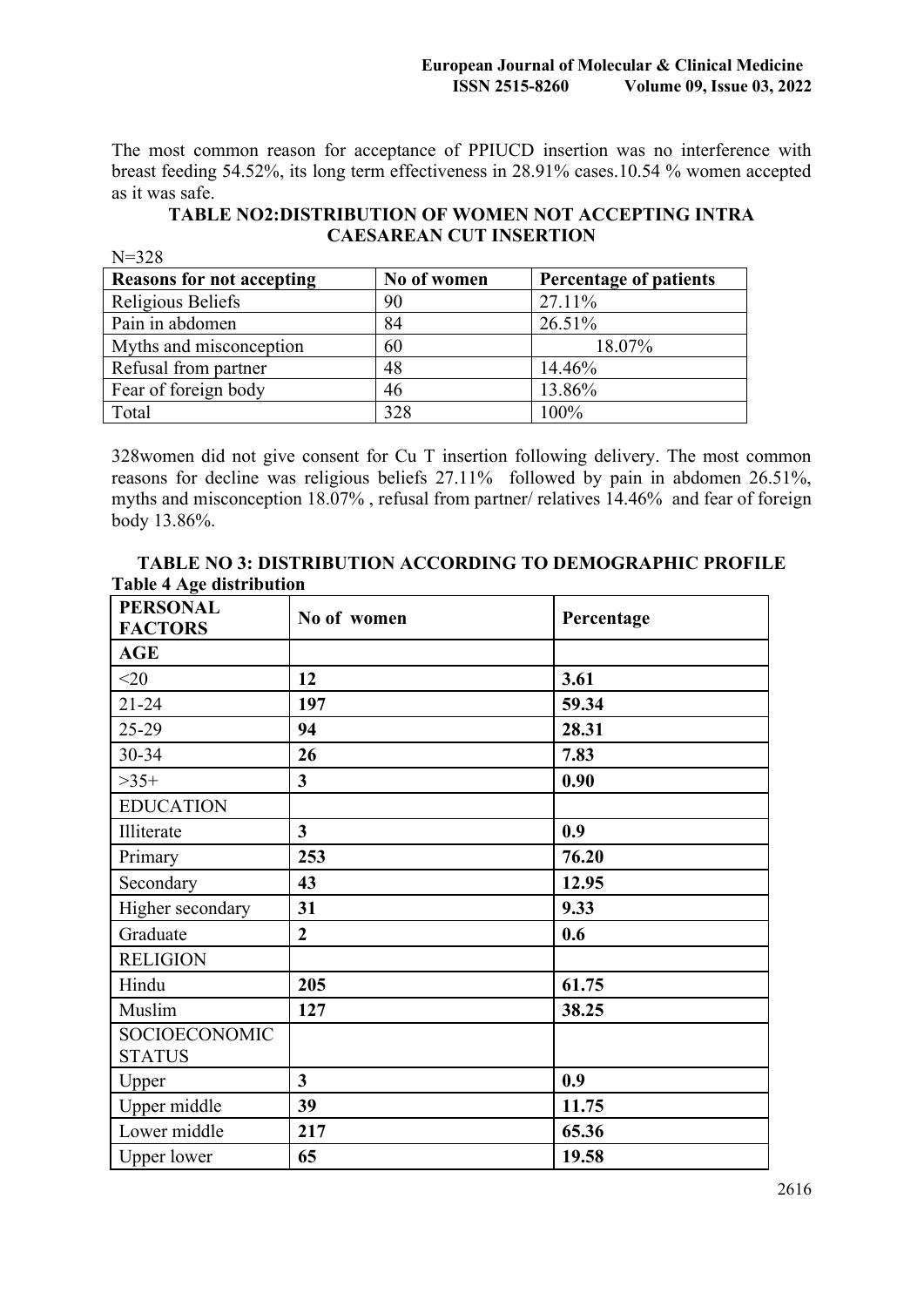#### **European Journal of Molecular & Clinical Medicine ISSN 2515-8260 Volume 09, Issue 03, 2022**

| Lower           | 8   | 2.41  |
|-----------------|-----|-------|
| <b>PARITY</b>   |     |       |
| P <sub>1</sub>  | 104 | 31.33 |
| $\overline{P2}$ | 142 | 42.77 |
| $\overline{P}$  | 63  | 18.98 |
| P <sub>4</sub>  | 18  | 5.42  |
| $\overline{P5}$ | 5   | 1.51  |

Majority of the women were in the age group between 21-24 years (59.34%). CuT acceptance was more in para 1 and para2 who lie mainly in age group of 21-29 yrs. This explains high acceptance of PPIUCD in age group of 21-29 yrs. Most of the woman had studied up to primary (76.205%).

The people served by our institute mainly belongs to lower socioeconomic class with limited education upto primary standard. Most of the women belonged to lower middle socioeconomic status (65.36%).Majority of the women were para 2 (42.77%), (31.33.0 %) were Primigravida .

| Complaints         | At 6weeks follow up<br>$N = 332$ | At 6 months follow up<br>$N = 321$ |
|--------------------|----------------------------------|------------------------------------|
| Heavy<br>menstrual |                                  |                                    |
| bleeding           | $13(3.92\%)$                     | 7(2.18%)                           |
| Expulsion          | $11(3.31\%)$                     | $2(0.62\%)$                        |
| Infection          | $4(1.20\%)$                      | $3(0.9\%)$                         |
| Pain               | $14(4.22\%)$                     | $3(0.93\%)$                        |
| Missing strings    | 13(3.92)                         | $5(1.5\%)$                         |
| No complains       | 277 (83.43%)                     | 301(93.77%)                        |
| Total              | 332 (100%)                       | 321 (96.68%)                       |

**TABLE NO 4: COMPLAINTS AT 6 WEEKS AND 6MONTHS OF PPIUCD INSERTION FOLLOW UP**

At 6 weeks, out of the 332 women who returned for follow up, 277 (83.43%) had no complaints, 13 (3.92%) had heavy menstrual bleeding, 14 (4.22%) had pain in abdomen, 13 (3.92%) had missing strings, 11(3.31%) complained of expulsion of the IUCD and 4(1.20%) had infection .

At 6 months, out of the 321 woman who returned for follow up, 301 (93.76%) had no complaints, 7 (2.18%) had heavy menstrual bleeding, 3 (0.9%) had pain abdomen, 5 (1.55%) had missing strings, 2(0.6%) had expulsion of IUCD and3(0.93%)had infection.

| Follow up   | No of cases | <b>Follow up in Follow</b><br>hospital | <b>up</b><br>telephonically | Fully<br><b>Satisfied</b> |
|-------------|-------------|----------------------------------------|-----------------------------|---------------------------|
| At 6 weeks  | 332[100%]   | 309[93.07%]                            | $23[6.93\%]$                | $277[83.43\%]$            |
| At 6 Months | 321[96.69%] | 239[74.45%]                            | $82[34.31\%]$               | $300[93.26\%]$            |

# **TABLE NO 5: FOLLOW UP AND SATISFACTION**

At 6 weeks, 332 (100%) women came for follow up,out of that 309 (93.07%) came for follow up in hospital and 23 (6.93%) women were followed up telephonically. 277 (83.43%) women were fully satisfied with PPIUCD insertion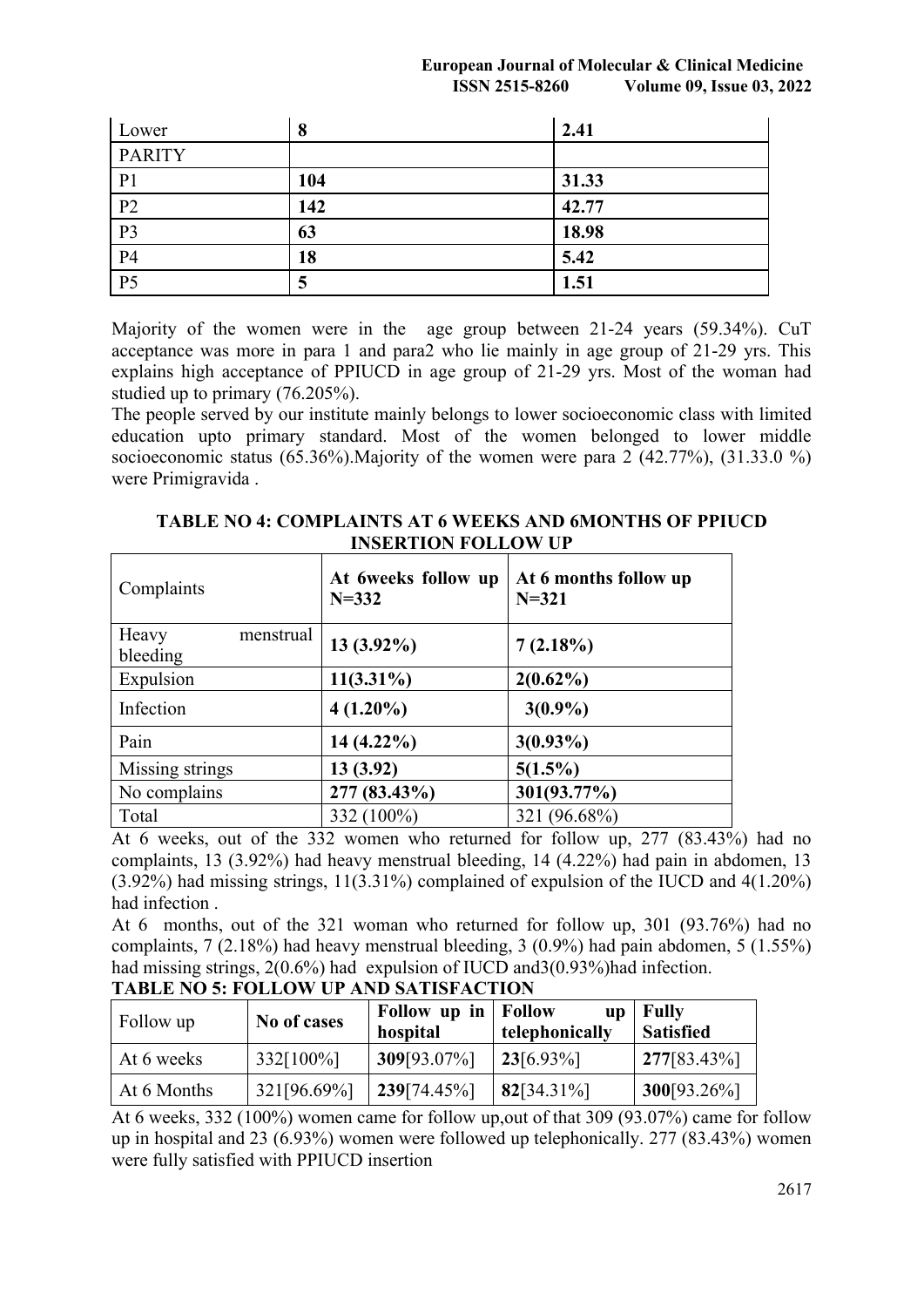At 6 month ,out of 321(96.69%) women , 239 (74.45%) gave follow up in hospital and 82 (34.31%) women gave follow up telephonically . 300 (93.26%)women were fully satisfied with PPIUCD insertion.

## **DISCUSSION**

Unintended pregnancy is a major concern in India. Postpartum period is highly vulnerable period to unintended pregnancy as there are limited contraceptive options available in the breast feeding women. Thus postpartum period is an ideal time to begin contraception.

In present study, the acceptability rate for PPIUCD insertion was 50.30%, higher than that reported by **Renu Jain et al**<sup>9</sup>and **A** .Gonie et al<sup>[13]</sup>Shibram et al <sup>[14]</sup> reported 94% acceptability rate. The rate of acceptance was different in different studies because there was difference in percentage of different reasons for acceptance with different studies.

In our study women not accepting intra-caesarean PPIUCD insertion was 49.68 lower than that of **Renu Jain et al** and **A Gonie et al** .There are multiple reasons for not accepting ppiucd like abdominal pain ,refusal from partner ,religious beliefs , myths and misconception and fear of foreign body. In our study 14.46% refused to accept cuT because of refusal from partner which stresses that ANC counselling of PPIUCD of mother along with spouses should be done.27.11% refusal of PPIUCD were because of religious beliefs.

In our studymost of the women were para 2 (42.77%) which is comparable with study conducted by **Chris A Kanakuze et al(62%)and V D mule et al(55%).** Pradeep MR et alnoted that 48.64% primipara inserted intra-caesarean cuT . Para 1 and para2 mainly accepted intra-caesarean IUCD.

In our study, Majority of the women were aged between 21-24 years (59.34%) which is comparable with **Renu** <sup>[9]</sup>Jain et al(55.48%), Chandra Vadhana et al<sup>8</sup>(54.5%), and Fozia **Shaikh et al(60%)** and *Janki patel et al* (49.94%).

In our study,most of the women had studied up to middle school (76.205%), follwed by secondary (22.29%) and graduation only (0.60%) . As per.**Chandra Vadhana et al Renu Jain et al and Shilpa jain** <sup>11</sup> et al ; women who underwent PPIUCD insertion most of them had studied up to middle school 55% , secondary 42.67%andgraduation 66% respectively.

In the present study maximum number of women belonged to lower middle class 65.36% followed by upper lower 19.58% and upper class were very less 0.60%.The findings of our study were comparable to **Sneha Gupta et al<sup>l</sup> and R Chauhan et al**,maximum number of women belonged to lower middle class 63.4% and upper lower 45.5% respectively.

Majority of the women were Hindu 61.75% and 38.25% were muslim in our study. The finding of our study was comparable to **Soniya wishwakarma et al**<sup>[12]</sup>(90%) and Jitu **Sharma et al(59.7%).**

**In our study,**Out of 332 women, the acceptance rates of antenatal counselling was 50.30% as compared to 11.75% in early labour, 37.05 were counselled before LSCS .Counselling done during antenatal period was more effective compared to other timing.

As per **Bhawna Tomar et al,Chandra Vadhana et al, Monika R et al and NeelimaAgarwal et al ;** The highest success rate of the postpartum long-acting intrauterine contraceptive device was noted in patients who were counseled thoroughly in the antenatal and intrapartum period .The finding of our study was comparable to **Neelima agarwal et al, Monika Raguvanshi et al Bhawna Tomar et al and Chandra Vandhana et al.** 

In our study out of 332 women 174 ( 52.41%) women under went emergency LSCS while 158 (47.59%) women underwent elective LSCS which is comparable to study by **Sunita**  Singal et al.<sup>7</sup>(83.16% emergency LSCS). In study by Lakshmi Garuda et al (69.59%) women underwent elective LSCS.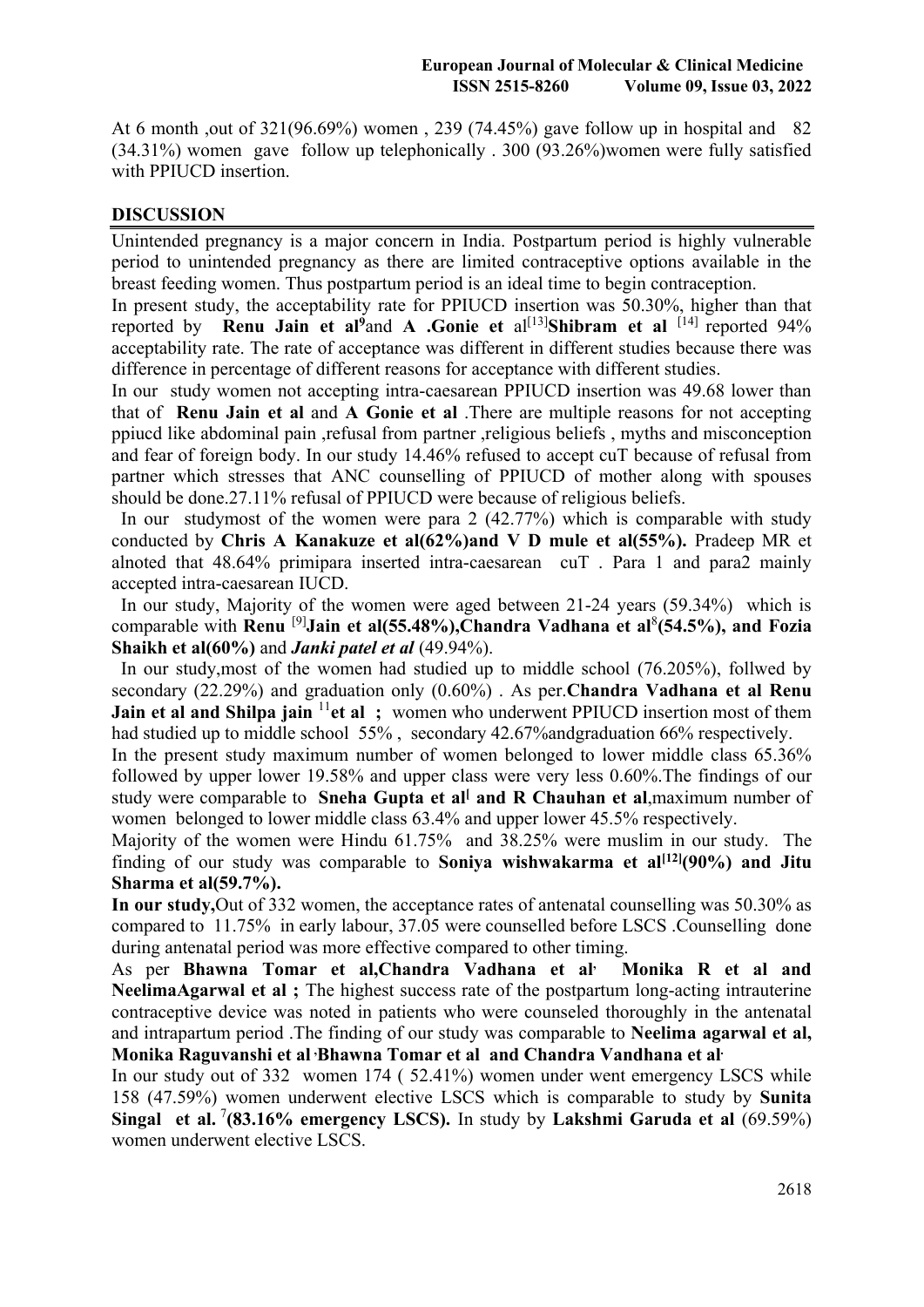#### **European Journal of Molecular & Clinical Medicine ISSN 2515-8260 Volume 09, Issue 03, 2022**

In our study at 6 weeks, out of the 332 woman who returned for follow up,277 (83.43%) had no complaints, 13 (3.92%) had heavy menstrual bleeding,14 (4.22%) had pain in abdomen, 13 (3.92%) had missing strings, 11(3.31%) had expulsion of the IUCD and 4(1.2%) had infection.While at 6 months of follow up,1.2% women had heavy menstrual bleeding 0.9% had pain, 2 (0.6%) had expulsion of the IUCD and 3(0.93%) had infection. There was no case of perforation or unplanned pregnancy. According to **Soniya wishwakarma et al2020 ;** The most common complaint was of undescended/missed thread in 22.2% women followed by bleeding  $(11.9\%)$ , expulsion  $(2.2\%)$ , pain  $(2\%)$ , and local infection  $(1.3\%)$  at six weeks follow-up.As per **Chandra Vadhana et al** . There were no cases of perforation, pelvic infection, pregnancy with IUCD in situ or other major complications noted at 6 weeks follow up .The findings of our study were comparable to studies by **Chandra Vadhana et al, Janki patel et al,Soniya wishwakarma et al and Akshay patil et al.**

Results of our study were also comparable to studies done by **Rekha G. Daver** *et al*<sup>7</sup> (8%) had menstrual complaints at 6 months, pain in abdomen was present in 11(10%), 5 (5%), 2 (2%), at 6 weeks, 3 months and 6 months respectively. 4 (5%) women could not feel the threads at 6 months. There were no major complications noted. **Satyavathi Maluchuru** *et al*<sup>15</sup> (2015) conducted a study in which complications occurred in 62 women, of which 23(11.5%) had bleeding, 32 (16%) had string problems. There were no major complications. When their complaints were addressed at 6 weeks Heavy menstrual bleeding reduces from 3.92% to 0.9%, pain in abdomen reduced from 4.22% to 0.9% and infection reduced from 1.2% to 0.93% at 6 months which is comparable to soniya wishwakarma et al,Heavy menstrual bleeding reduces from 11% to 6%, pain in abdomen reduced from 2% to 1.6% and infection reduced from 1.3% to 0.7% at 6 months.

**Farhat Arshad** *etal* menstrual problems were present in 30 women (11.6%) and 17 women (10.24%) at 6 weeks and 3 months respectively. Pain in abdomen was present in 25 (14.20%), 22 (13.25%) and 24 (15%) at 6 weeks, 3 months and 6 months respectively and vaginal discharge was present in 22 (12.5%), 20 (12%) and 21(13.12%) respectively. No case of PID or perforation was noted.

**In present study**, no case of uterine perforation was found. Perforation of the uterus while placing a PPIUCD immediately after delivery of placenta or during cesarean section or during the first 48 hours postpartum is unlikely because of thickness of the uterine wall in postpartum period.[2] None of the studies, as per literature search, have reported uterine perforation after PPIUCD insertion. As per**Chandra Vadhana et al2018 and V Gupta et al ;** There were no cases of perforation, pelvic infection, pregnancy with IUCD in situ or other major complications noted**In present study**, there were no cases of unintended pregnancy. Other studies also reported similar finding like**Chandra Vadhana et al2018 and V Gupta et al ;** There were no cases of pregnancy with IUCD in situ or other major complications noted. **In our study**at 6 weeks, 332 (100%) women came for follow up,out of that 309 (93.07%) came for follow up in hospital and another 23 (6.93%) women followed up telephonically.

Out of 321 women 239 (74.45%) followed up in hospital and another 82 (26.31%) women gave follow up telephonically. The findings of our study were comparable to studies by R**enu jain et al,Rekha Jakhar et al and Mamta Rani et al.**<sup>10</sup>

In our study ,300 (91.86%)women were fully satisfied who continued with IUCD at 6 months according to Likert satifaction scale.The findings of our study were also comparable to studies by Pulwasha M et al,Aashika janwadkar et al and Sumesh kumar et alwith satisfaction rate at 6 months were 93.6%, 78% and92% respectively.

Women were satisfied after addressing their minor complaints and counsellingat 6 weeks follow up and motivated them to continue IUCD at 6 months follow up**.**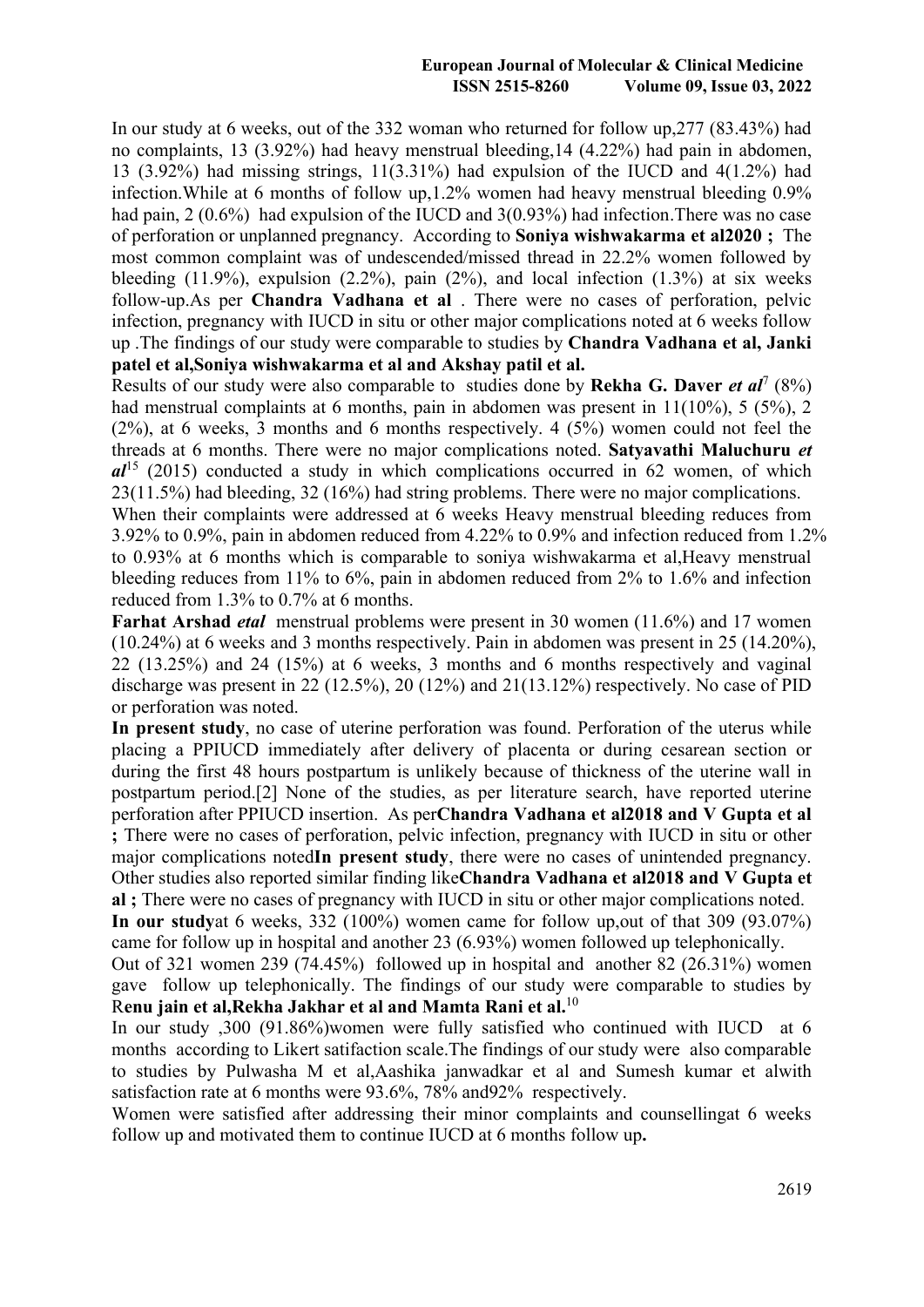**In our study,**4(1.2%) women wanted removal for heavy menstrual bleeding not responding to medical treatment .  $3(0.9\%)$  women wanted removal for abdominal pain and  $4(1.2\%)$ woman wanted removal of cu T for infection and total expulsion rate was 3.3% .Three woman were willing to do permanent method of sterilization for which they had done tubal ligation, The findings of our study were also comparable to studies by **Purnima Gupta et al**, **Chandra Vadhana et al ,Reetu Hooda et al and Radha Agarwal et alwith total expulsion rates 6.19%,3.5%,14.75% and9.33% respectively.** 

In our study at 6 weeks and 6 months of follow up there was 100% and 95.01%continuation rate of PPIUCD respectively. This is consistent with a study conducted by **Reetu Hooda et al ,Radha agarwal et al and France john et al**,with the continuation rates of 90%, 76.7% and 86.10% respectively at 6 months of follow up.

The results of our study were also similar to Raffat Sultana *et*  $a^{all6}$ ,(2015) who reported continuation rates of 92% and 82.6% at 6 weeks and 6 months postpartum respectively and **Anjum Afshan et al.** (2014) study showed the continuation rates at 6 weeks and 6 months as 90% and 84% respectively.

## **CONCLUSION**

The Intra caesarean PPIUCD was found safe without complications and 100% effective during follow up period with low rates of expulsion , minimal bleeding tendencies, negligible rate of infection. PPIUCD looks promising as a first choice contraceptive in the eligible ones as a long term , reversible contraceptive in the control of health care and good satisfaction rates on likert scale with an effective contraceptive before discharge from hospital. There is a need to work and improve on reducing fear of complications, myths and misbeliefs about Copper T and to increase the rate of acceptance during the ANC period. We recommend studies with more population as the present study has a small sample size with a short duration as a limitation.

## **References:**

- 1. India at Glance-Populationcensus2011.Censusorganisation of India,2011.Available at: http:// censusindia.gov.in/2011-provresults/indiaatglance.html.Accessed 21<sup>st</sup> july 2015.
- 2. Singh, S., Shekhar, C., Acharya, R., Moore, A., Stillman, M., Pradhan, M., Frost, J., Sahoo, H., Alagarajan, M., Hussain, R., Sundaram, A., Vlassoff, M., Kalyanwala, S. and Browne, A., 2018. The incidence of abortion and unintended pregnancy in India, 2015. *The Lancet Global Health*, 6(1), pp.e111-e120.
- 3. Vidya.A.Thobbi, nishat Khan.Acceptability , safety and efficacy of Intra- Caesarean insertion of IUCD 2017 RGUHS Digital repository <http://52.172.27.147:8080/jspui/handle/123456789/30655>
- 4. Dr Saswati Das , PPIUCD services inIndia : The journey from start to scale up, April 2013.https://www.k4health.org/sites/default/files/India%20Experience%20in%20PPIUC D\_Presented%20at%20PPIUCD%20Zambia%20Mtg\_April%202013.pdf
- 5. .Levi, E., Cantillo, E., Ades, V., Banks, E. and Murthy, A., 2012. Immediate postplacental IUD insertion at cesarean delivery: a prospective cohort study. *Contraception*, 86(2), pp.102-105.
- 6. Shukla M, Qureshi S, Chandrawati post-plcentalintrauterine device insertion—a five year experienceat atertiary care center in north India . Indian JMed Res.2012;136(3):432-35.
- 7. Rekha Jakhar et al.Safety and Efficacy of Intra-caesarean IUCD: A Prospective Study at a Tertiary Care Centre.J Obstet Gynaecol India2019 Aug;69(4):325-329 doi: 10.1007/s13224-019-01242-2. Epub 2019 Jun 7.